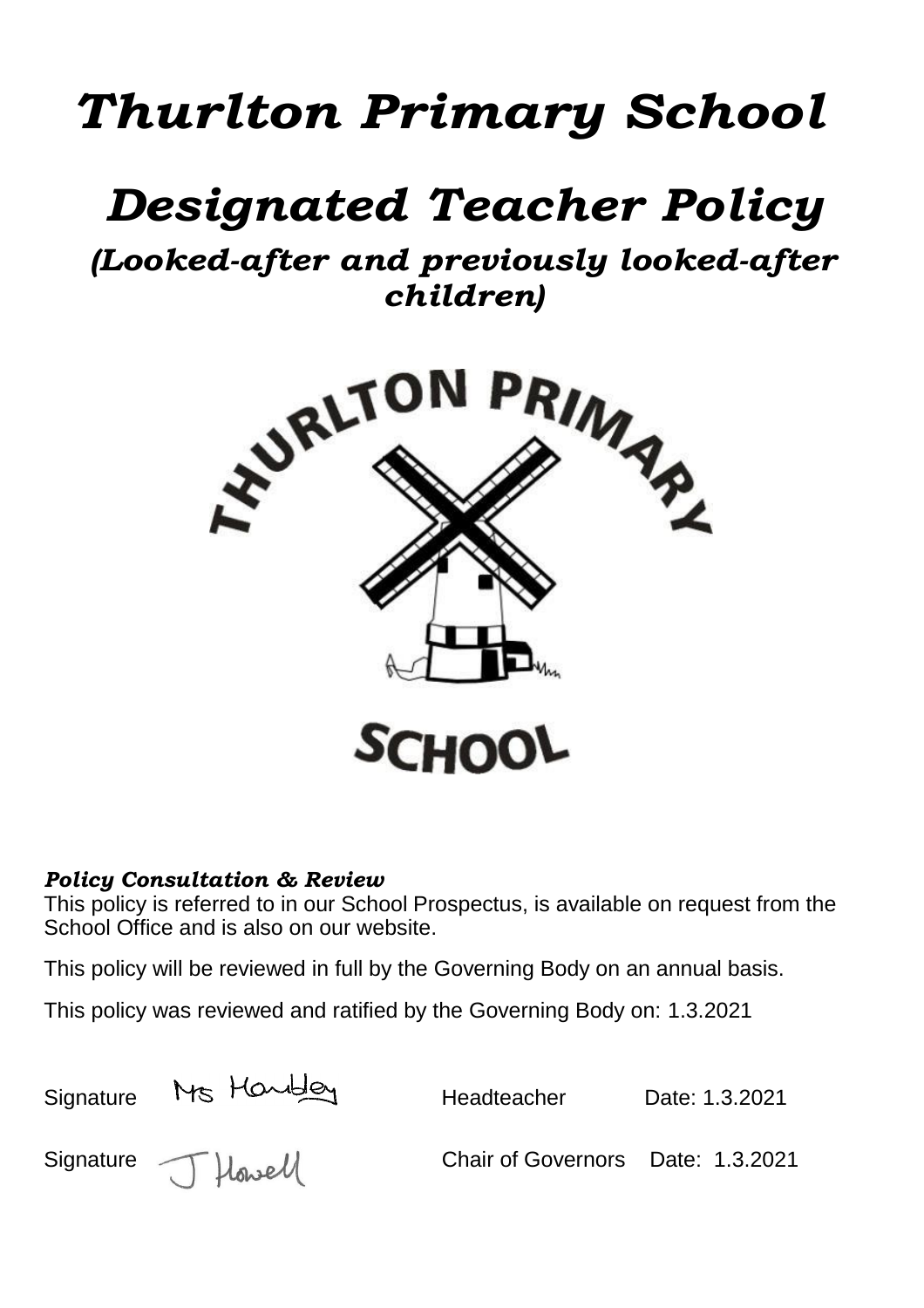Thurlton Primary School recognises that *Looked After Children (LAC)* and *Previously Looked After Children (PLAC)* can experience specific and significant disadvantage within a school setting and we are committed to ensuring they reach their potential in all areas by providing quality education for all its pupils based on equality of access, opportunity and outcomes.

Nationally Looked-after children and Previously looked-after children significantly underachieve and can be at greater risk of exclusion compared with their peers. Their academic and social progress is likely to be affected by their experiences and compounded by instability in their personal circumstances. Helping LAC and PLAC succeed and providing a better future for them is a key priority within our school.

#### *AIMS*

The school aims to ensure that:

- A suitable member of staff is appointed as the Designated Teacher for looked-after and previously looked-after children.
- The Designated Teacher promotes the educational achievement of looked-after and previously looked-after children and supports other staff members to do this too.
- Staff, Parents/Carers and Guardians are aware of the identity of the Designated Teacher, how to contact them and what they are responsible for.

## *DEFINITIONS*

*LOOKED-AFTER CHILDREN* are registered pupils that are:

- In the care of a local authority, or
- Provided with accommodation by a local authority in the exercise of its social services functions, for a continuous period of more than 24 hours

*PREVIOUSLY LOOKED-AFTER CHILDREN* are registered pupils that fall into either of these categories:

They were looked after by a local authority but ceased to be as a result of any of the following:

- A child arrangements order, which includes arrangements relating to who the child lives with and when they are to live with them
- A special guardianship order
- An adoption order

They appear to the governing board to have:

- Been in state care in a place outside of England and Wales because they would not have otherwise been cared for adequately, and
- Ceased to be in that state care as a result of being adopted

**PERSONAL EDUCATION PLAN (PEP)** is part of a looked-after child's care plan that is developed with the school. It forms a record of what needs to happen and who will make it happen to ensure the child reaches their full potential.

*VIRTUAL SCHOOL HEAD (VSH)* is a local authority officer responsible for promoting the educational achievement of their authority's looked-after children, working across schools to monitor and support these pupils as if they were in a single school. The VSH is also responsible for providing information and advice to schools, Parents/Carers and Guardians in respect of previously lookedafter children.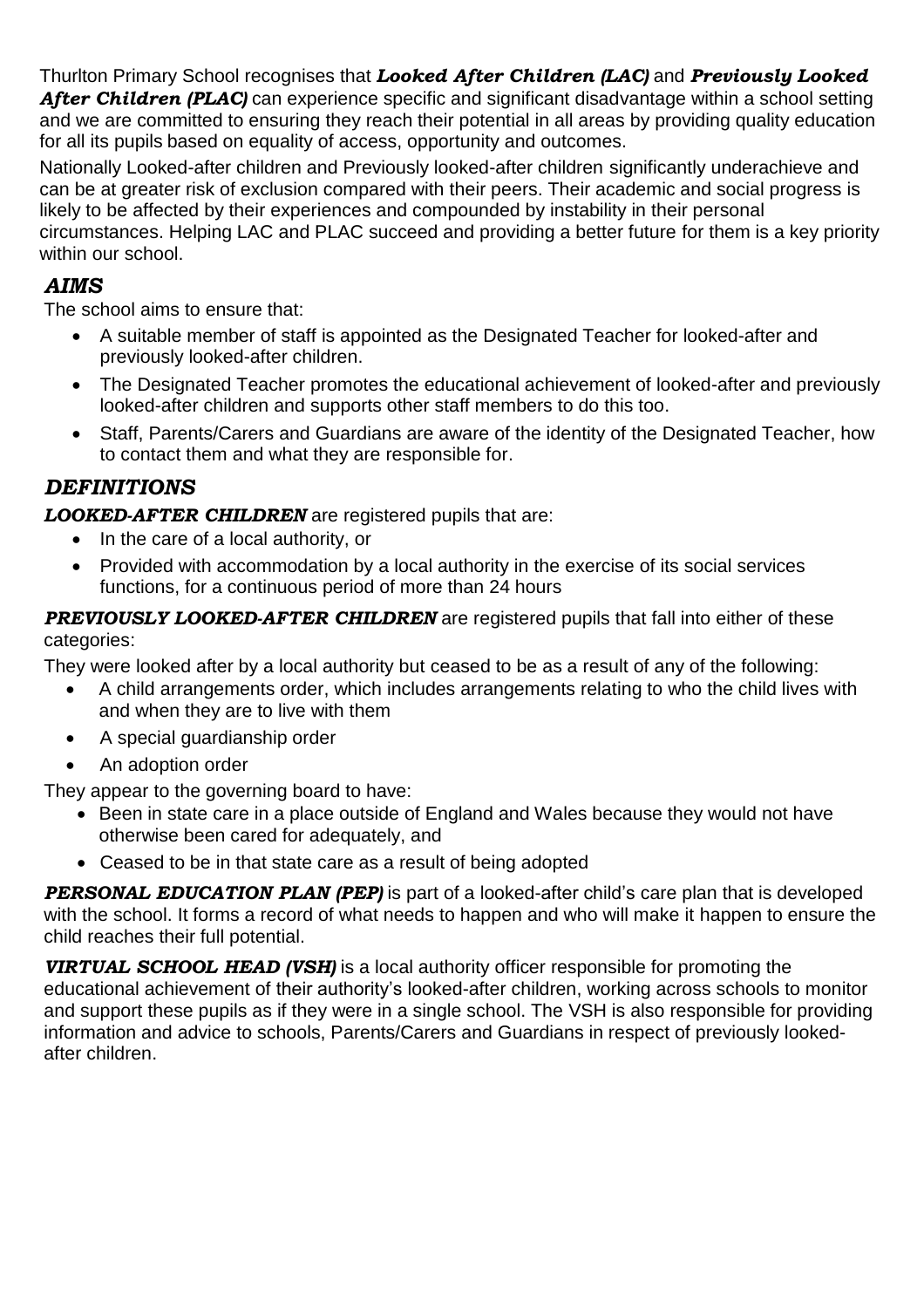## *THE DESIGNATED TEACHER*

Government Guidance states the Designated Teacher should be *someone with sufficient authority to make things happen, who should be an advocate for LAC and PLAC assessing services and support and ensuring that the school shares and supports high expectations for them*.

Our Designated Teacher is Mrs Ali Hambley.

Contact details: [head@thurlton.norfolk.sch.uk](mailto:head@thurlton.norfolk.sch.uk) Tel 01508 548318

Our Designated Teacher takes lead responsibility for promoting the educational achievement of looked-after and previously looked-after children at our school. She is your initial point of contact for any of the matters set out in the section below.

The Designated Teacher works closely with the SENDCo and class teachers to ensure that we are able to best support the needs of the LAC and/or PLAC pupils in our school.

#### *ROLE OF THE DESIGNATED TEACHER*

The following is based on the responsibilities listed in the [DfE's statutory](https://www.gov.uk/government/publications/designated-teacher-for-looked-after-children) guidance. Although the Designated Teacher always has lead responsibility, individual tasks may be appropriately delegated.

#### *LEADERSHIP RESPONSIBILITIES*

The Designated Teacher will act as a central point of initial contact within the school for any matters involving looked-after and previously looked-after children and will promote the educational achievement of every looked-after and previously looked-after child on roll by:

- Working with VSHs
- Promoting a whole school culture where the needs of these pupils matter and are prioritised
- Take lead responsibility for ensuring school staff understand:
	- The things which can affect how looked-after and previously looked-after children learn and achieve
	- How the whole school supports the educational achievement of these pupils
- Contribute to the development and review of whole school policies to ensure they consider the needs of looked-after and previously looked-after children
- Promote a culture in which looked-after and previously looked-after children are encouraged and supported to engage with their education and other school activities
- Act as a source of advice for teachers about working with looked-after and previously lookedafter children
- Work directly with looked-after and previously looked-after children and their Carers, Parents and Guardians to promote good home-school links, support progress and encourage high aspirations
- Support the development and implementation of looked-after children's PEPs
- Work closely with the school's Designated Safeguarding Lead to ensure that any safeguarding concerns regarding looked-after and previously looked-after children are quickly and effectively responded to
- Involve Parents/Carers and Guardians of previously looked-after children in decisions affecting their child's education

## *SUPPORTING LOOKED-AFTER CHILDREN*

The Designated Teacher will:

- Make sure looked-after children's PEPs meet their needs by working closely with other teachers to assess each pupil's specific educational needs
- Have overall responsibility for leading the process of target-setting in PEPs
- Monitor and track how looked-after children's attainment progresses under their PEPs
- If a pupil is not on track to meet their targets, be instrumental in agreeing the best way forward with them in order to make progress, and ensure that this is reflected in their PEP
- Ensure the identified actions of PEPs are put in place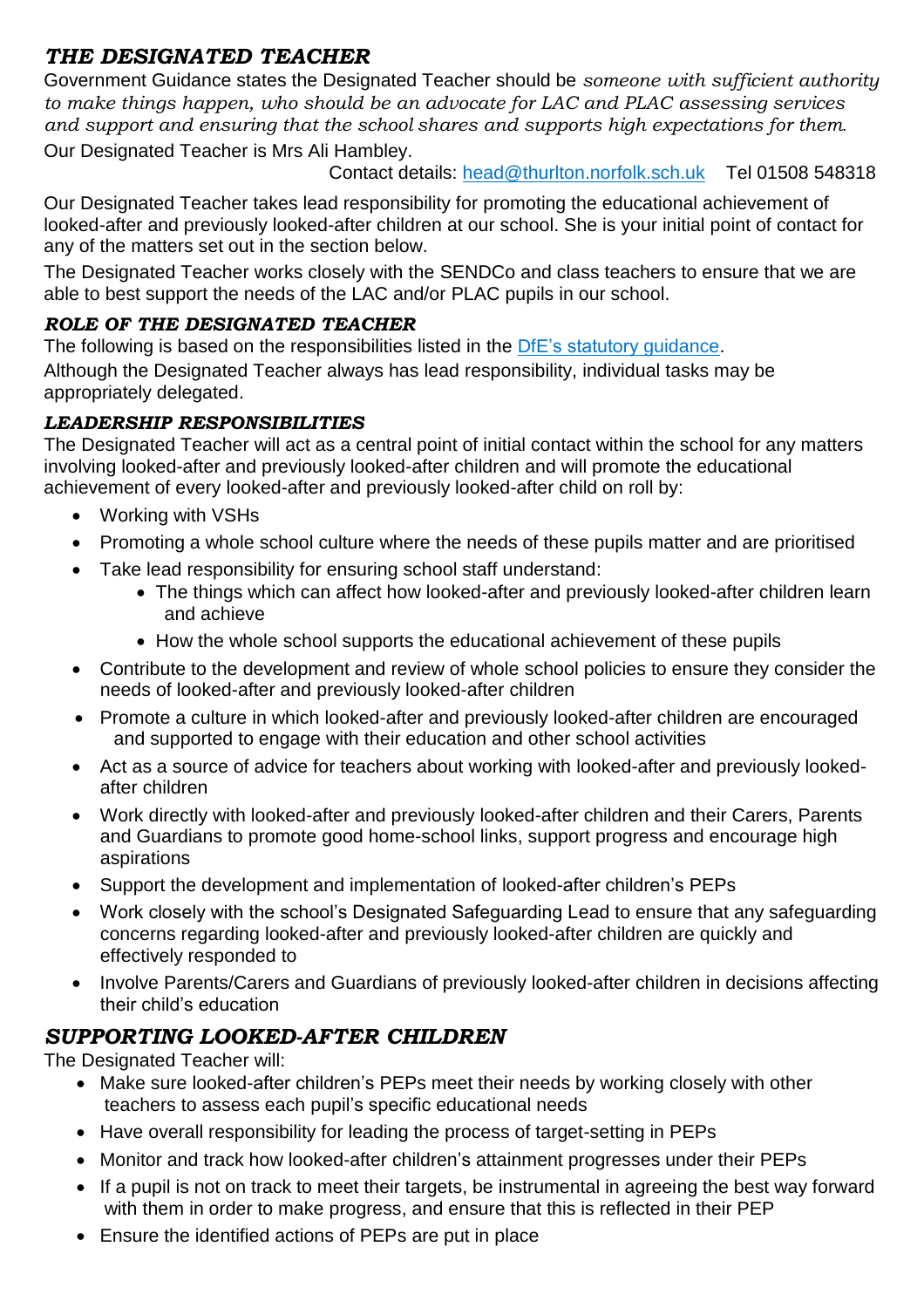- During the development and review of PEPs, help the school and relevant local authority decide what arrangements work best for pupils
- Ensure that:
	- A looked-after child's PEP is reviewed before the statutory review of their care plan this includes making sure the PEP is up to date and contains any new information since the last PEP review, including whether agreed provision is being delivered
	- PEPs are clear about what has or has not been taken forward, noting what resources may be required to further support the child and from where these may be sourced
	- The updated PEP is passed to the child's social worker and VSH ahead of the statutory review of their care plan
- Transfer a looked-after child's PEP to their next school or college, making sure it is up to date and that the local authority responsible for looking after them has the most recent version

## *SUPPORTING BOTH LOOKED-AFTER CHILDREN AND PREVIOUSLY LOOKED-AFTER CHILDREN*

The Designated Teacher will:

- Ensure the specific needs of looked-after and previously looked-after children are understood by staff and reflected in how the school uses pupil premium funding
- Work with VSHs to agree how pupil premium funding for looked-after children can most effectively be used to improve their attainment
- Help raise the awareness of Parents/Carers and Guardians of previously looked-after children about pupil premium funding and other support for these children
- Play a key part in decisions on how pupil premium funding is used to support previously looked-after children
- Encourage Parents/Carers' and Guardians' involvement in deciding how pupil premium funding is used to support their child and be the main contact for queries about its use
- Ensure teachers have awareness and understanding of the specific needs of looked-after and previously looked-after children in areas like attendance, homework, behaviour and future career planning
- Be aware of the special educational needs (SEN) of looked-after and previously looked-after children, and make sure teachers also have awareness and understanding of this
- Ensure the [SEND code of practice,](https://www.gov.uk/government/publications/send-code-of-practice-0-to-25) as it relates to looked-after children, is followed
- Make sure PEPs work in harmony with any education, health and care (EHC) plans that a looked-after child may have
- Ensure that, with the help of VSHs, they have the skills to identify signs of potential SEN issues in looked-after and previously looked-after children and know how to access further assessment and support where necessary
- Ensure that they and other staff can identify signs of potential mental health issues in lookedafter and previously looked-after children and understand where the school can draw on specialist services
- Put in place robust arrangements to have strengths and difficulties questionnaires (SDQs) completed for looked-after children, and use the results of these SDQs to inform PEPs
- Put in place mechanisms for understanding the emotional and behavioural needs of previously looked-after children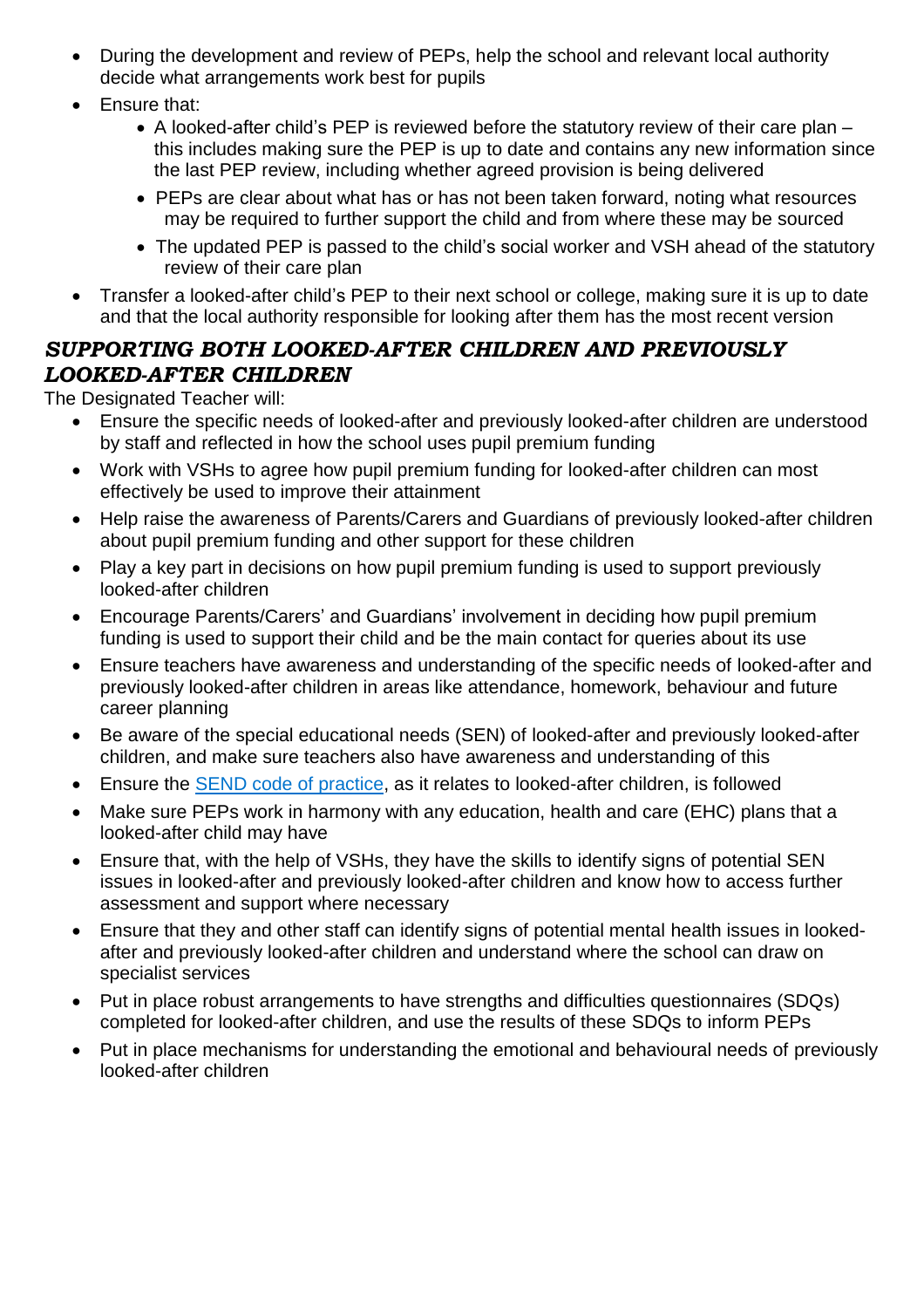## *RELATIONSHIPS BEYOND THE SCHOOL*

The Designated Teacher will:

- Proactively engage with social workers and other professionals to enable the school to respond effectively to the needs of looked-after and previously looked-after children
- Discuss with social workers how the school should engage with birth parents and ensure the school is clear about who has parental responsibility and what information can be shared with whom
- Be open and accessible to Parents/Carers and Guardians of previously looked-after children and encourage them to be actively involved in their children's education
- Proactively build relationships with local authority professionals, such as VSHs and SEN departments
- Consider how the school works with others outside of the school to maximise the stability of education for looked-after children, such as:
	- Finding ways of making sure the latest information about educational progress is available to contribute to the statutory review of care plans
	- Ensuring mechanisms are in place to inform VSHs when looked-after pupils are absent without authorisation and work with the responsible authority to take appropriate safeguarding action
	- Talking to the pupil's social worker and/or other relevant parties in the local authority regarding any decisions about changes in care placements which will disrupt the pupil's education, providing advice about the likely impact and what the local authority should do to minimise disruption
	- Making sure that, if a looked-after pupil moves school, their new Designated Teacher receives any information needed to help the transition process
- Seek advice from VSHs about meeting the needs of individual previously looked-after children, but only with the agreement of their Parents/Carers or Guardians
- Make sure that for each looked-after child:
	- There's an agreed process for how the school works in partnership with the pupil's Carer and other professionals, such as their social worker, in order to review and develop educational progress
	- School policies are communicated to their Carer and social worker and where appropriate, birth parents
	- Teachers know the most appropriate person to contact where necessary, such as who has the authority to sign permission slips
- Where a looked-after child is at risk of exclusion:
	- Contact the VSH as soon as possible so they can help the school decide how to support the pupil to improve their behaviour and avoid exclusion becoming necessary
	- Working with the VSH and pupil's Carers, consider what additional assessment and support needs to be put in place to address the causes of the pupil's behaviour
- Where a previously looked-after child is at risk of exclusion, talk to the pupil's Parents/Carers or Guardians before seeking advice from the VSH on avoiding exclusion

## *MONITORING ARRANGEMENTS*

This policy will be reviewed annually by *The Designated LAC/PLAC Teacher* and at every review it will be approved by Clarion Academy Trust.